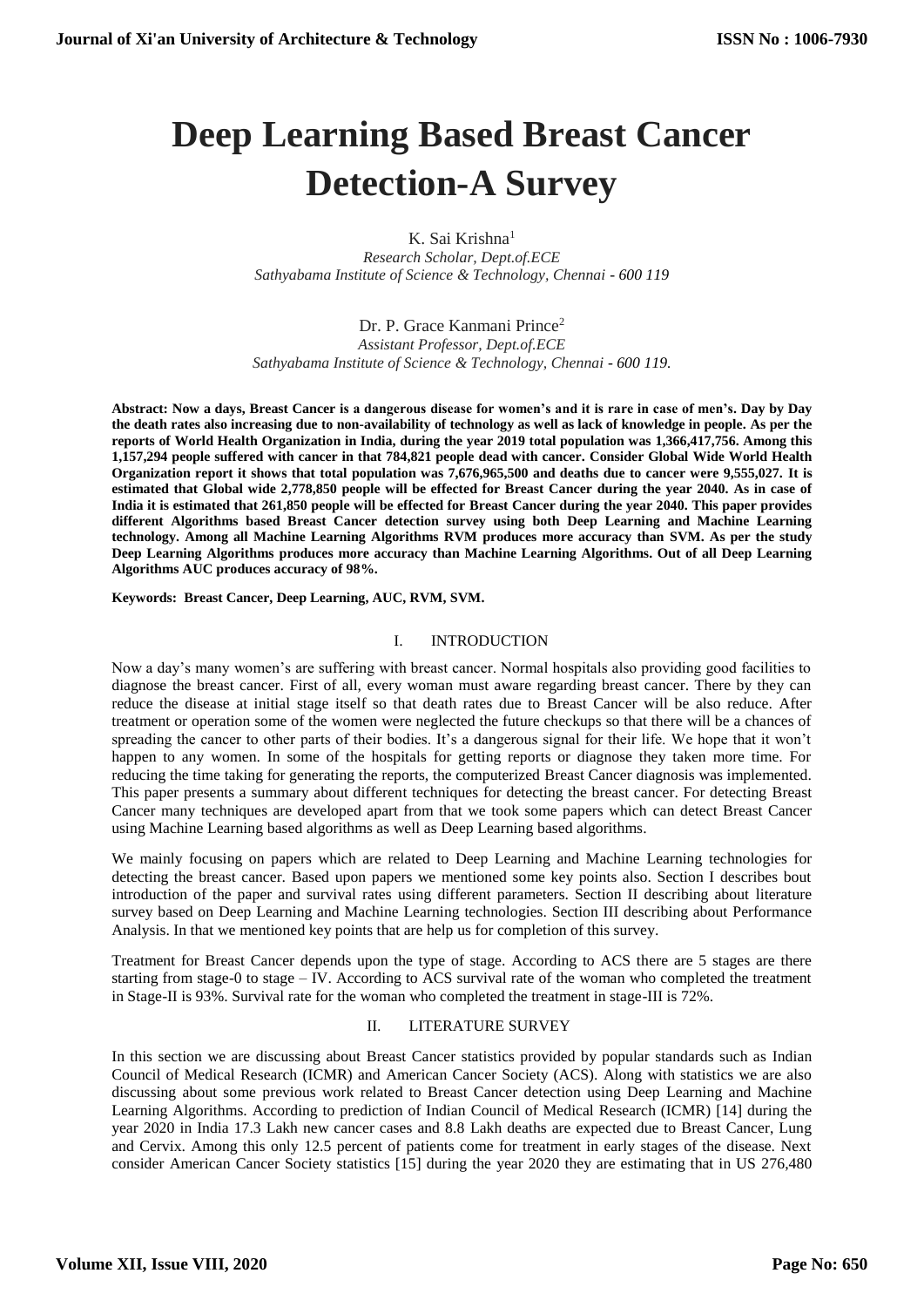new cases in woman and 2,620 cases in men will be suffered with breast cancer. In addition, they are expecting deaths as 42,170 women's and 520 men deaths in the year 2020.

Naresh Khuriwal [1] focused on CNN algorithm which detects Breast Cancer because it's a widely used best algorithm in Deep Learning method. For pre-processing the dataset of a Breast Cancer they used histogram equalization method and median filter. MIAS dataset contains 200 images. In that they extracted 12 features. they implemented algorithm on that features so that they achieved 98% accuracy.as compared to other implemented Algorithms their system got good accuracy. In future they want to implement with more number of features for getting best results to diagnose Breast Cancer accurately.

Prajakta Khendad [2] proposed in his paper that many Medical imaging techniques was used for diagnosis and detection of the breast cancer. For professional radiologists only it consumes lot of time to diagnosis each image pattern. It's a drawback in that. So to overcome that drawback they used Deep Learning based Neural network (NN) technique for detecting of the breast cancer. We already know that many advanced technologies come into existence such as Deep architecture and ANN by which as compare to human machines are more likely to be intelligent. In addition, computational costs and power was reduced for low cost, unlimited storage is also available.

Abien Fred M. Agarap [3] described a paper which is based on Machine Learning (ML) Algorithm. It compares several algorithms on Wisconsin Diagnostic Breast Cancer (WDBC) dataset related to ML those are GRU-SVM, Linear Regression, MLP, NN, Softmax Regression, and SVM. They measured for all this classifications test accuracy. Based upon breast mass they did FNA test so that they mentioned features based on the results of the test. Their research work is divided into 2 parts which are dedicated to 70% implementation and remaining for test purpose. Finally, their results presented that mentioned Algorithms got accuracy more than 90%. Out of that MLP algorithm got a test accuracy of ≈99.04%. They proposed GRU-SVM model for diagnosing breast cancer.

Simon Hadush Nrea [4] research discussed that in Ethiopia among all the people nearly 34% women were cancer patients. Their technique was manual only. Now a day there is a huge demand for Deep Learning methods, so that they proposed CNN algorithm for detection of breast mass to avoid manual headache analysis. In this technique they adopted RPN and ROI methods for detecting the breast mass. By using these methods, they detected mass regions based on mammogram images. They collected images from near hospitals etc. here features are extracted after pre-processing stage. In pre-processing stage first images are send to different filters. Their experiment results shown that accuracy of AUC-ROC is 92.2%.

R. Chtihrak kannan [5] mentioned in his paper that due to cancer death rates were increased day by day. One of many reasons are due to lack of knowledge for detection of the cancer in early stage. Analysis shown that only 60% patients are diagnosed in advance stage. The objective of his paper is to detect Breast Cancer earlier. They used images of X-ray mammograms for their experiment. Based on Gaussian Filter and Edge detection techniques pre-processing was carried out to enhance the quality. For identification of first order features they used Wavelet Transform and from pre-processed images they extracted GLCM based second order features. They used Multilayer supervised classifier. After completion of Pre-processing and extraction of features the image taken from the patient is applied as input to the classifier. The output of the classifier contains two types of classes such as normal class and abnormal class. They implemented algorithm in Python Language. Their system took less time for testing and all and also they reached nearly 92% accuracy.

Dina A. Ragab [6] introduced Deep Learning and some segmentation techniques for early detection of breast cancer. A CAD system was proposed for classifying mass tumors in breast mammography images. In this system they used 2 segmentation process one is done by manually and another one by using threshold and region based. For feature extraction CNN method is used. They used 2 types of datasets one is used for mammography screening in online and another is CBIS-DDSM. By using CBISDDSM, the accuracy of the DCNN is improved to 73.6%. At the same time SVM accuracy becomes 87.2% and AUC to 94%.

Shwetha K [7] proposed in his paper that reduction of the death rates due to Breast Cancer depends upon early detection. They proposed convolution neural network (CNN) based classification technique in Deep Learning. Here for classifying the mammogram images they used methods of Mobile Net and Inception V3, because these methods are preferred for detecting early stage breast cancer easily compared to other methods. Compared to Mobile Net, inception V3 got 83% accuracy.

Habib Dhahri [8] used GP technique for best feature selection. It's a combination of pre-processing methods and classifier Algorithms. They did 3 experiments in that first one proved that 3 most popular Algorithms achieved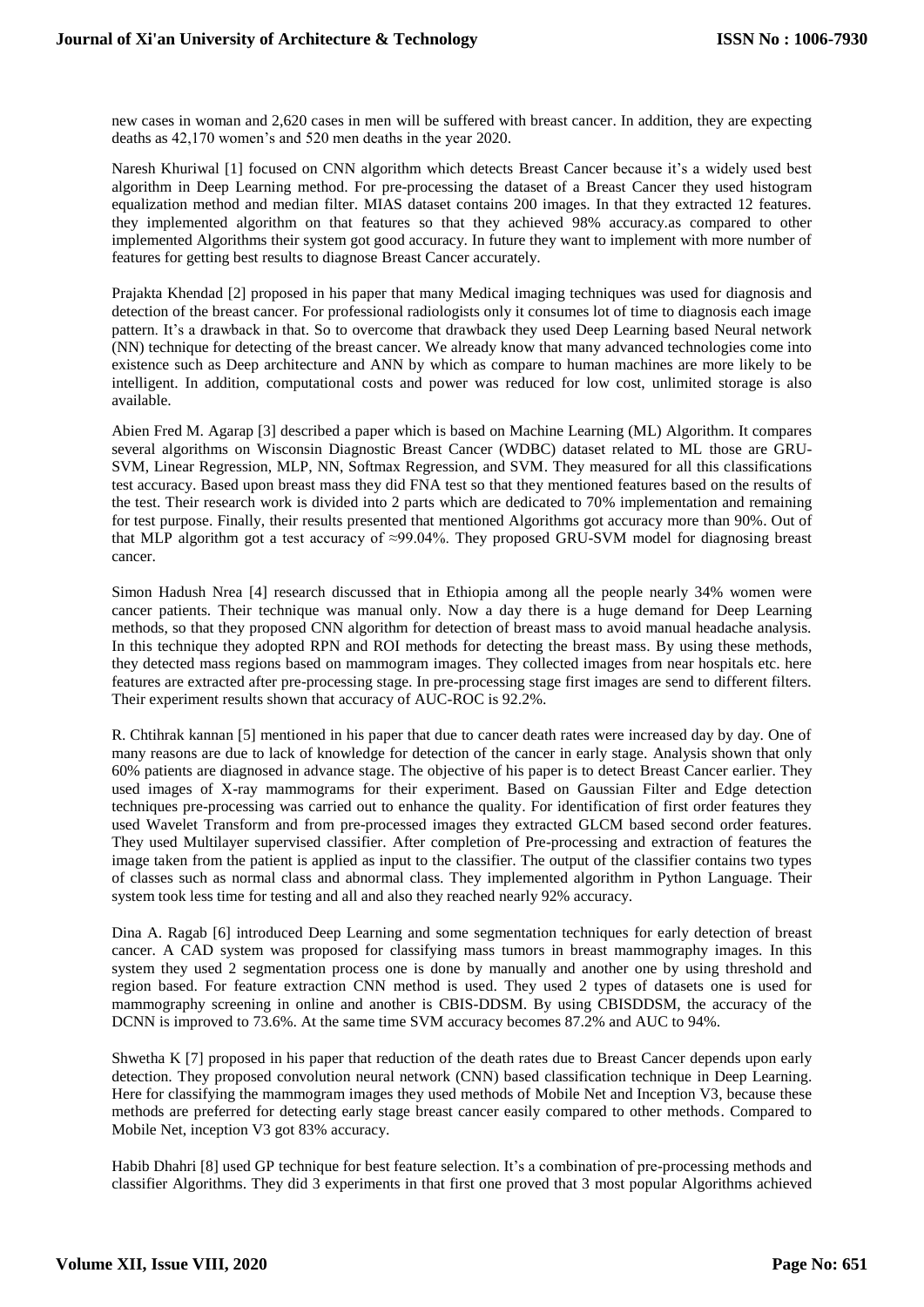the same performance. Their second experiment mainly focused on combining the features for getting the best results. They stated that proposed algorithm is an appropriate algorithm from among the various configurations. They did all experiments in Python library.

M. Tahmooresi [9] proposed a hybrid model which combines popular Machine Learning Algorithms such as SVM, ANN, KNN and DT for effective Breast Cancer detection. Not only detection they mentioned datatypes such as image, blood etc.in their paper. It's mainly depends on ML based Algorithms. Their research method shown that among all mentioned algorithms SVM is the best and efficient for detection of the breast cancer. They mentioned that SVM can alone use as for detection. For better results we may combine this with another algorithm. SVM alone can achieve 98% accuracy. If it is combined with another algorithm means its accuracy was improved to 100%.

Natalia Pirouzbakht [10] developed a cancer detection system which helps for radiologists in cancer detection. They used architecture containing network of Deep Learning. This research work contains total 4 layers to get the desired output. For detection of breast cancer. They used an innovative algorithm. For removal of artifact, and contrast by using NSCT they pre-processed the mammogram image to after that they fed that to deep neural network. Thus, this pre-processing facilities Filters to adapt characteristics to classify the correct images in convolutional layer.

Li Shen [11] described a best method for screening the mammogram is convolutional method. It achieves perimage AUC of 0.88 by using four-model it improved the AUC to 0.91. By using FFDM images it achieves AUC of 0.95, and by using four-model it was improved the AUC to 0.98.

B.M. Gayathri [12] performed survey on Machine Learning Algorithms. In this survey they mainly concentrated on SVM algorithm and RVM algorithm. Many researchers have applied the algorithm of neural networks for predicting cancers, especially the breast cancer. By going through various articles, RVM is applied for detecting optical cancer, ovarian cancer etc. Overall, if studies on RVM continues, then it is likely that the use of RVM will become much more useful in diagnosing breast cancer.

Hiba Asri [13] presented data mining methods for classifying data in medical field for making the decisions. In their paper they discussed about different Machine Learning Algorithms on Wisconsin Breast Cancer dataset like SVM, DT C4.5, NB and k-NN. The main aim of this paper is it classifies all mentioned Algorithms so that results of their experiment shows all Algorithms gave best results out of that SVM produces 97.13% accuracy with lowest error rate.

## III. PERFORMANCE ANALYSIS OF DIFFERENT METHODS

Based on the survey performed on many papers related to Deep Learning and Machine Learning technology which detects the Breast Cancer we found some key points that are shown in the below Table-1

| S.No.            | Paper             | Corresponding Author     | <b>Technology</b> | <b>Algorithm/Techniques</b>           | <b>Dataset</b>                 | Accuracy             |
|------------------|-------------------|--------------------------|-------------------|---------------------------------------|--------------------------------|----------------------|
|                  | <b>Published</b>  | <b>Name</b>              |                   |                                       |                                |                      |
|                  | <b>Month-Year</b> |                          |                   |                                       |                                |                      |
| 1.               | November-         | <b>Naresh Khuriwal</b>   | <b>Deep</b>       | <b>Convolutional</b><br><b>Neural</b> | <b>MIAS</b>                    | 98%                  |
|                  | 2018              |                          | Learning          | <b>Network</b>                        |                                |                      |
| 2.               | September-        | Prajakta hendad          | Deep              | Comparison of different               |                                |                      |
|                  | 2018              |                          | Learning          | neural<br>network                     |                                |                      |
|                  |                   |                          |                   | techniques                            |                                |                      |
| 3.               | <b>Feb 2019</b>   | Abien Fred M. Agarap     | ML                | <b>Compares 6 ML</b>                  | <b>Wisconsin</b>               | <b>Highest</b>       |
|                  |                   |                          |                   | Algorithms such as GRU-               | <b>Diagnostic</b>              | accuracy             |
|                  |                   |                          |                   | <b>SVM, Linear Regression,</b>        | <b>Cancer</b><br><b>Breast</b> | produced<br>by       |
|                  |                   |                          |                   | MLP, NN, SR,                          | (WDBC) dataset                 | MLP≈99.04%.          |
|                  |                   |                          |                   | and SVM                               |                                |                      |
| $\overline{4}$ . | <b>Mar 2020</b>   | <b>Simon Hadush Nrea</b> | <b>Deep</b>       | <b>CNN</b>                            | <b>AUC-ROC</b>                 | 92.2%.               |
|                  |                   |                          | Learning          |                                       |                                |                      |
| 5.               | <b>September</b>  | R.Chtihrakkannan         | Deep              | <b>CNN</b>                            | <b>Dataset Images</b>          | 92%                  |
|                  | 2019              |                          | Learning          |                                       | are created from               |                      |
|                  |                   |                          |                   |                                       | the training                   |                      |
|                  |                   |                          |                   |                                       | phase                          |                      |
| 6.               | <b>January</b>    | Dina A. Ragab            | <b>Deep</b>       | DCNN.                                 | <b>DDSM, CBIS-</b>             | <b>AUC</b> equalling |
|                  | 2019              |                          | Learning          |                                       | <b>DDSM</b>                    | to 0.94              |
| 7.               | 2018              | Shwetha K                | Deep              | <b>CNN</b>                            | MA's                           | 83%                  |
|                  |                   |                          | Learning          |                                       | mammograms                     |                      |

Table-1 Key points in our survey